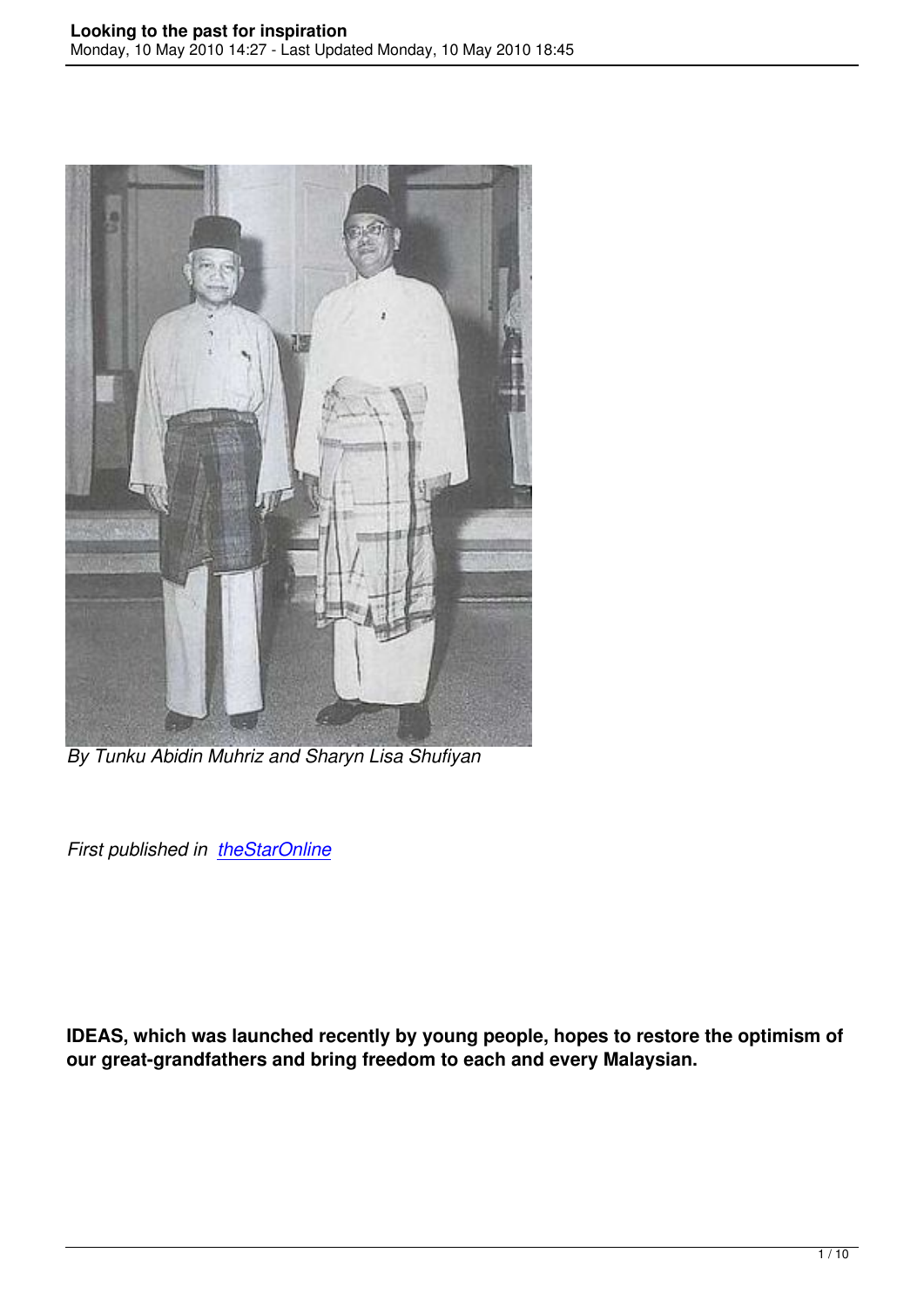THESE days it's normal for Malaysians to befriend and to form associations with one another abroad. In 1927, there were few Malayans in London but several young Malayans co-founded the Malay Students' Association of Great Britain.

They included two individuals by the name of Abdul Rahman. Their fathers were both monarchs of Malay States  $\hat{a}\epsilon$ " independent Kedah and the Federated Malay State of Negri Sembilan  $\hat{a}\epsilon$ " representing different traditions and experiences with modernity.

Kedah, with its history dating back to before the Siamese empire, was the most ancient and spiritual of the Malay States while Negri Sembilan, imbued with its Minangkabau traditions of constitutional democracy, federalism, female emancipation and individualist self-discovery (*mer antau*

), was one of the most progressive.

What both princes had in common was a yearning to see their countries develop and the lives of their people improved. Today, these two individuals are known as "Bapa Merdeka" and "the chap on our currency notes" respectively.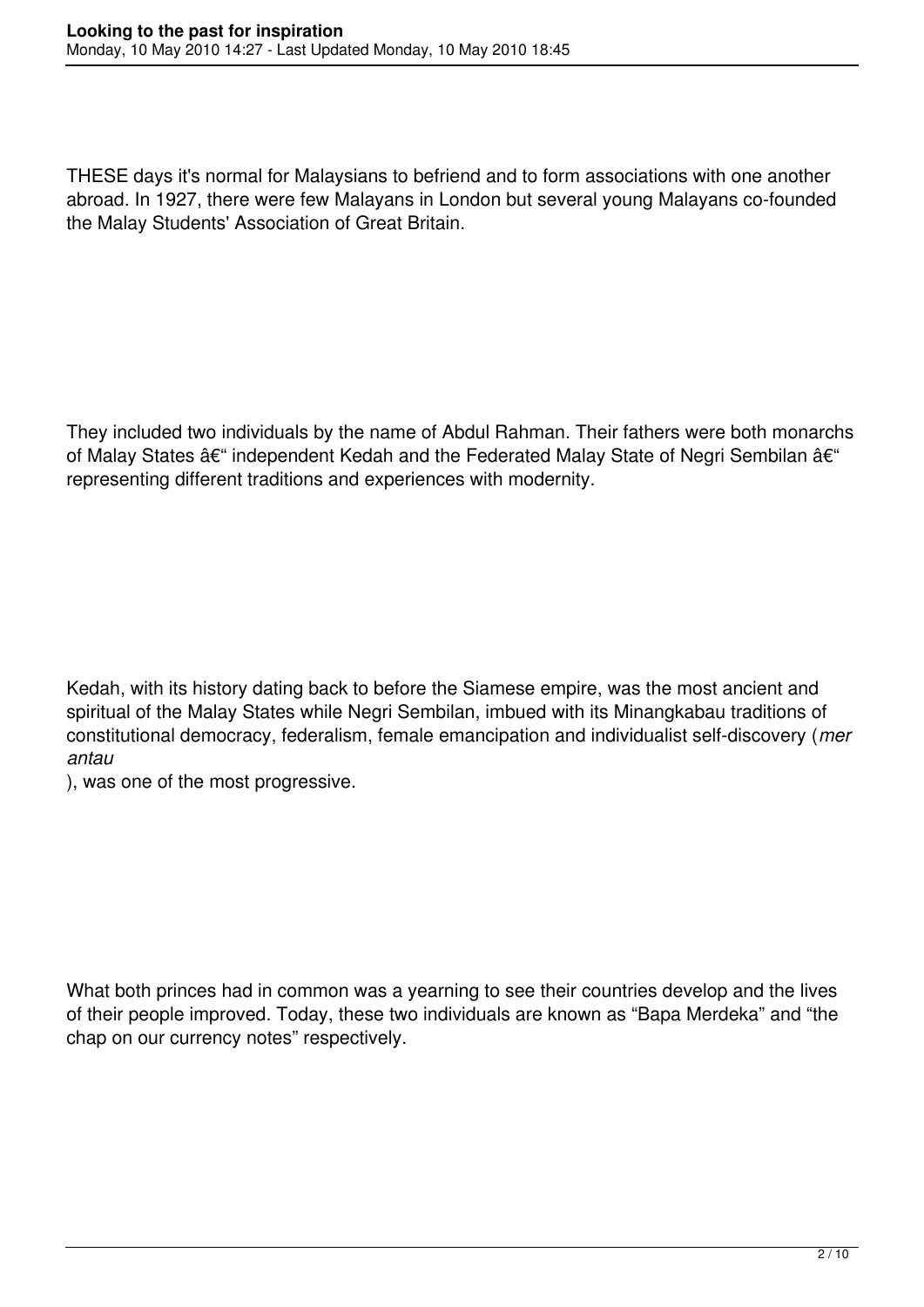Symptomatic of the superficial way that history is taught in this country, there is little understanding of the ideological battles and numerous hardships they encountered. And there are those who would not care if this history was forgotten forever.

Being blood heirs of these two men who did so much to secure our free and independent nation, we were lucky to have unique access to their stories.

## **Sharyn on Tunku Abdul Rahman**

I grew up as a complacent young girl. Only recently did I realise that I have some views of my own that are worth sharing with my fellow citizens. When I was given the opportunity to talk at the recent launch of the Institute of Democracy and Economic Affairs (IDEAS), I realised that as Tunku Abdul Rahman's great-granddaughter, I could propagate and promote his views and values that so few of us still remember.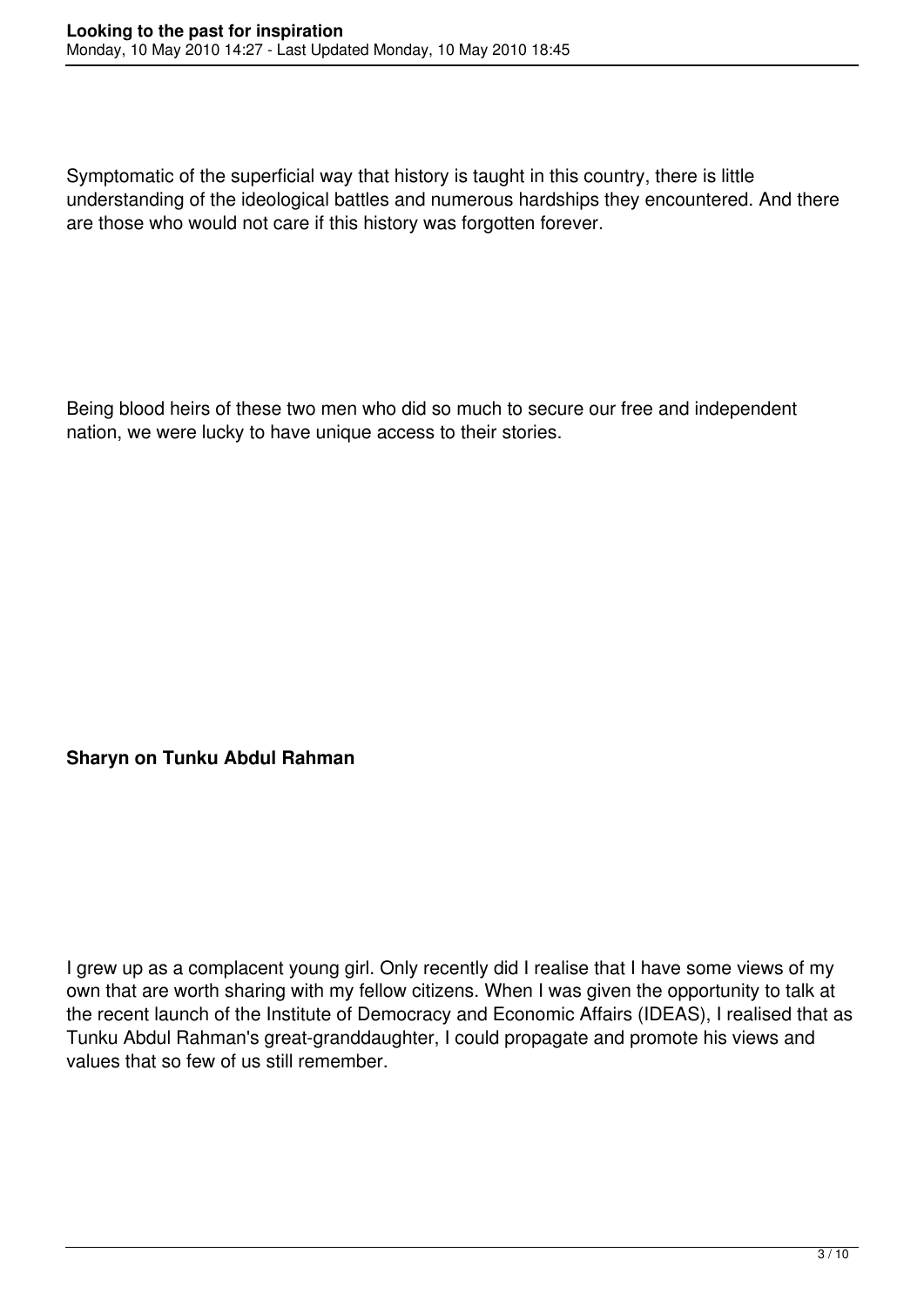The blogosphere has united me with a great-grandson of my great-grandfather's close friend, the first Yang di-Pertuan Agong Tuanku Abdul Rahman. We not only share a bond through our great-grandfathers, but also through our vision of a better Malaysia where democracy is upheld, justice is preserved, and the well-being of the people is ensured.

Abidin and I were privileged to have been exposed to democracy during our years abroad, and these experiences have shaped our world views.

Studying in New Zealand, I saw how the police assisted in public marches rather than crackdowns, the public can question and pressure the government and that public opinion matters. When the public had enough of Labour, they voted National - without any dramatic legal proceedings! The media can play its independent role as the fourth estate, and public votes were not bought through bribery and business tenders.

Politics pre-Malaysia was not about race or power. It was about freedom and the people. May 13, 1969, has been allowed to become a tool of racist propaganda such that we forget the political motives behind the riots. Even the threat of communism was not one of race, as Malays were also involved. They framed their struggle as one against colonialism, even if some argue that their links with China represented a new imperialism. But this was an ideological, not a racial conflict  $\hat{a}\epsilon$ " as is being claimed by some Malays now.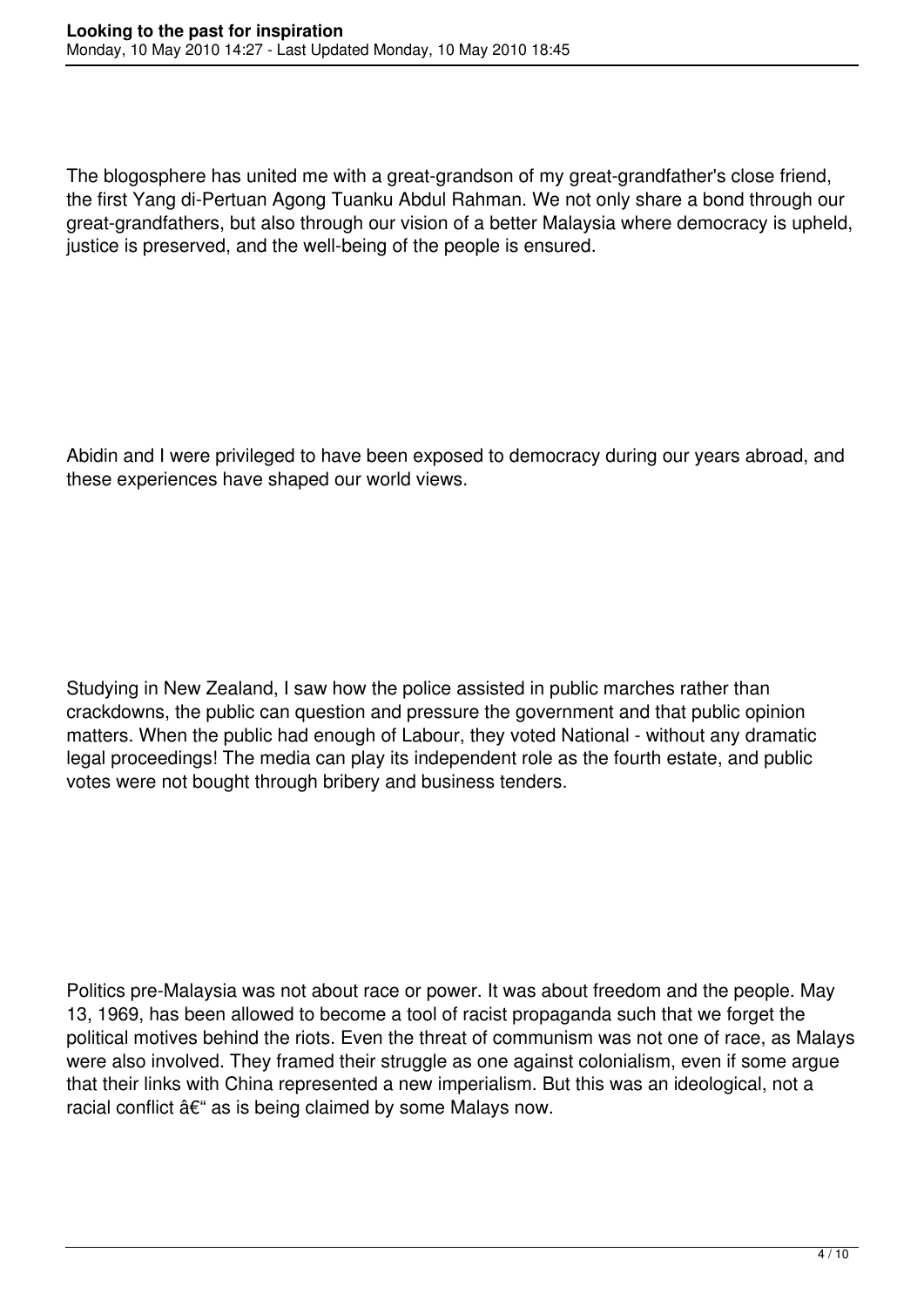During my early years, my contact with my great-grandfather was limited. Alas, if I had been older, I would have rained upon him question upon question, and chatted with him about politics, society in general and religion.

My great-grandfather was a Malay nationalist, citing that Malaysia is a Malay country but "it is up to the Malays themselves to play an active and constructive part in every aspect of society, to take up the challenge that brighter future offers, bearing always in mind that it is the Constitution, its spirit and its application, which is and will be the safeguard of the security and progress of us all".

I believe it has now come to a point where non-Malays have as much right to this country as Malays, that special privileges should be awarded to those in need - the poor, the oppressed, the stateless, the powerless - regardless of race and religion. Government policies that were drawn up to help uplift the status of the Malay have-nots have been abused, giving rise to cronyism and nepotism.

Racial exclusivity is also a growing problem where people are only helping their own community. It is also disheartening that non-racial political parties also practise exclusivity.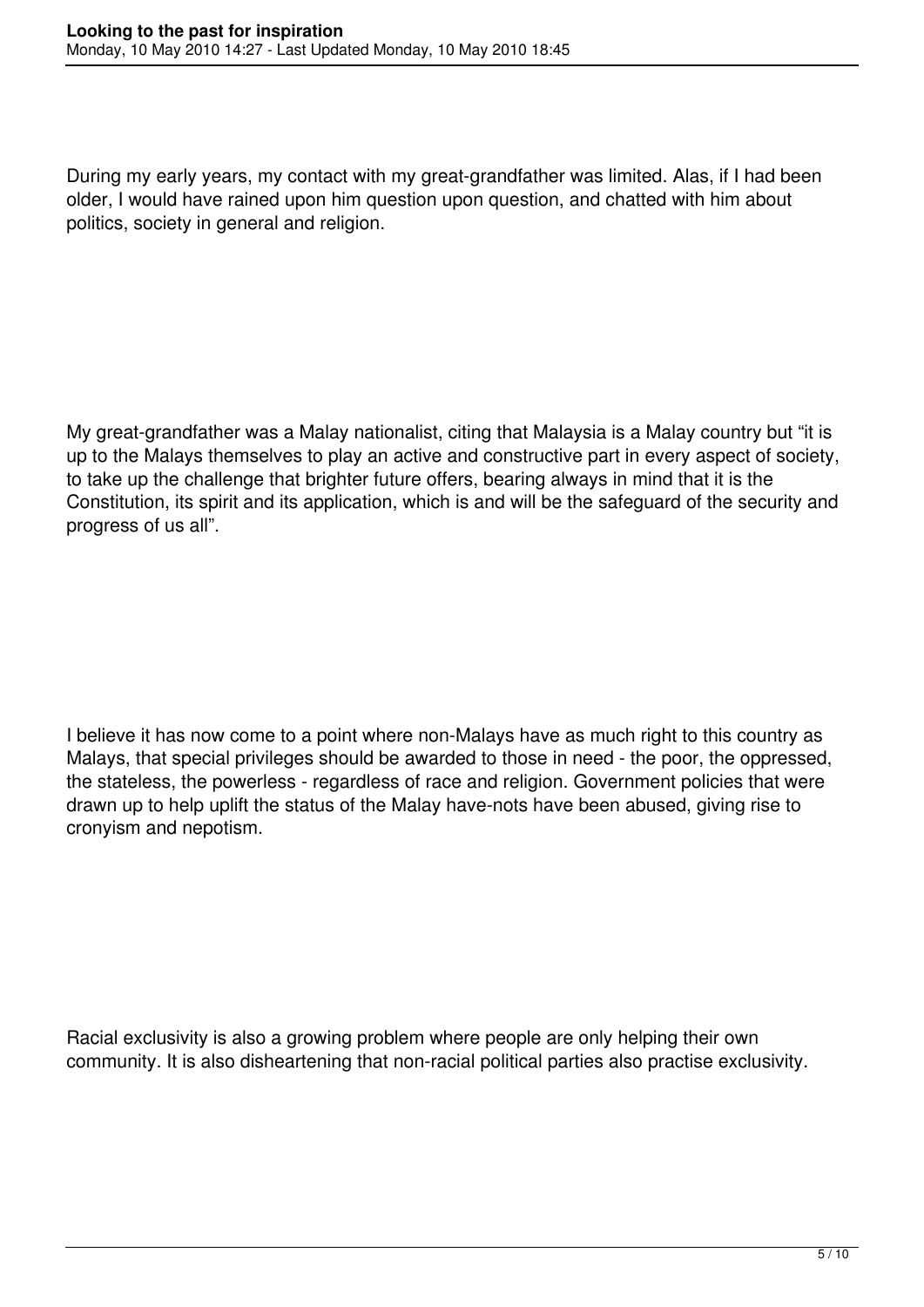The Democratic Action Party widely speaks in Mandarin and is intimidating to non-speakers who share their ideals while the Human Rights Party is very much Indian-oriented. Political parties should be accessible to all Malaysians. Malaysians have to work towards recognising merit and character instead of playing race politics and preferring connections over capability for business opportunities.

## **Tunku Abidin on Tuanku Abdul Rahman**

Unlike Sharyn, I never met my great-grandfather. My father was only 12 years old when Tuanku Abdul Rahman passed away in the early morning of April 1, 1960. When the news was announced, some assumed it was an April Fool's Day joke, but the mood quickly turned sombre as the Federation of Malaya prepared for its first State Funeral. He had lived a full life, witnessing war and celebration, misery and splendour, ancient rites and modern industry.

As a boy he walked to school barefoot every day, picking his breakfast from fruit trees along the way. This humble attitude was later evident when, as King, he personally switched off all the lights in Istana Negara every night.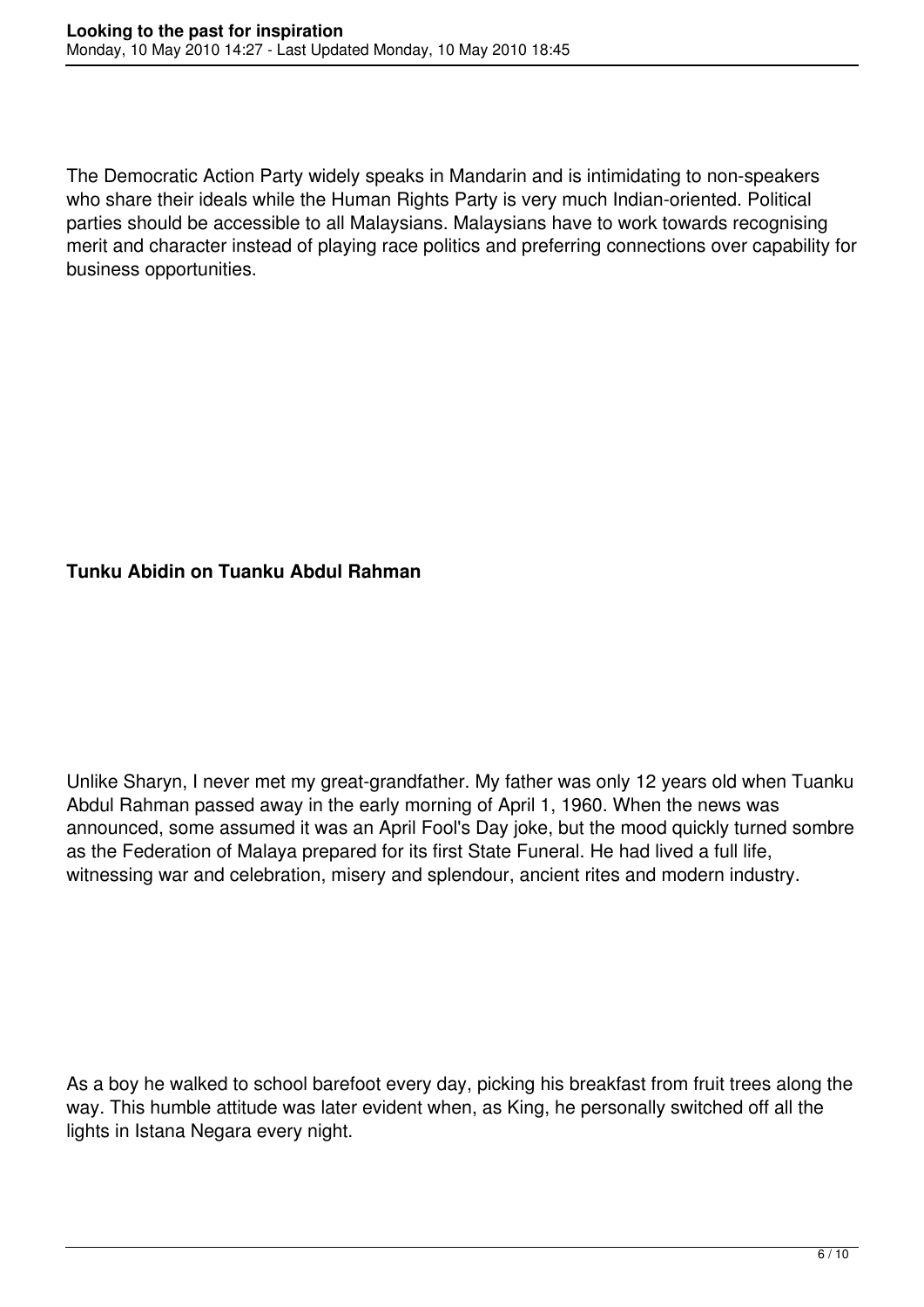He was proclaimed the eighth Yang di-Pertuan Besar of Negri Sembilan in 1933, and administered the state with the generally cordial British advice. This was all to change after World War II.

During the Japanese Occupation, my great-grandfather was confined by the Japanese, forced to publicly approve of the replacement of one imperial power with another. When the British returned, he put his legal training - he was the first Malay Ruler to be qualified as a barrister - to good use as he fought the Malayan Union which was proposed by the new British Government.

Together with his brother Rulers, politicians and friends in the Malayan Civil Service from before the war, he fought the awful plan for centralisation until it was defeated. Indeed, Negri Sembilan provided the inspiration not only for the system of federation that replaced the Malayan Union, but also the system of elective monarchy that we continue to uphold.

Tunku Abdul Rahman wrote that he based this unique practice from Negri Sembilan's system of election and, in fact, the Reid Commission's minutes show that the proposed title for the Federal Head of State was Yang di-Pertuan Besar, changed only later to avoid confusion.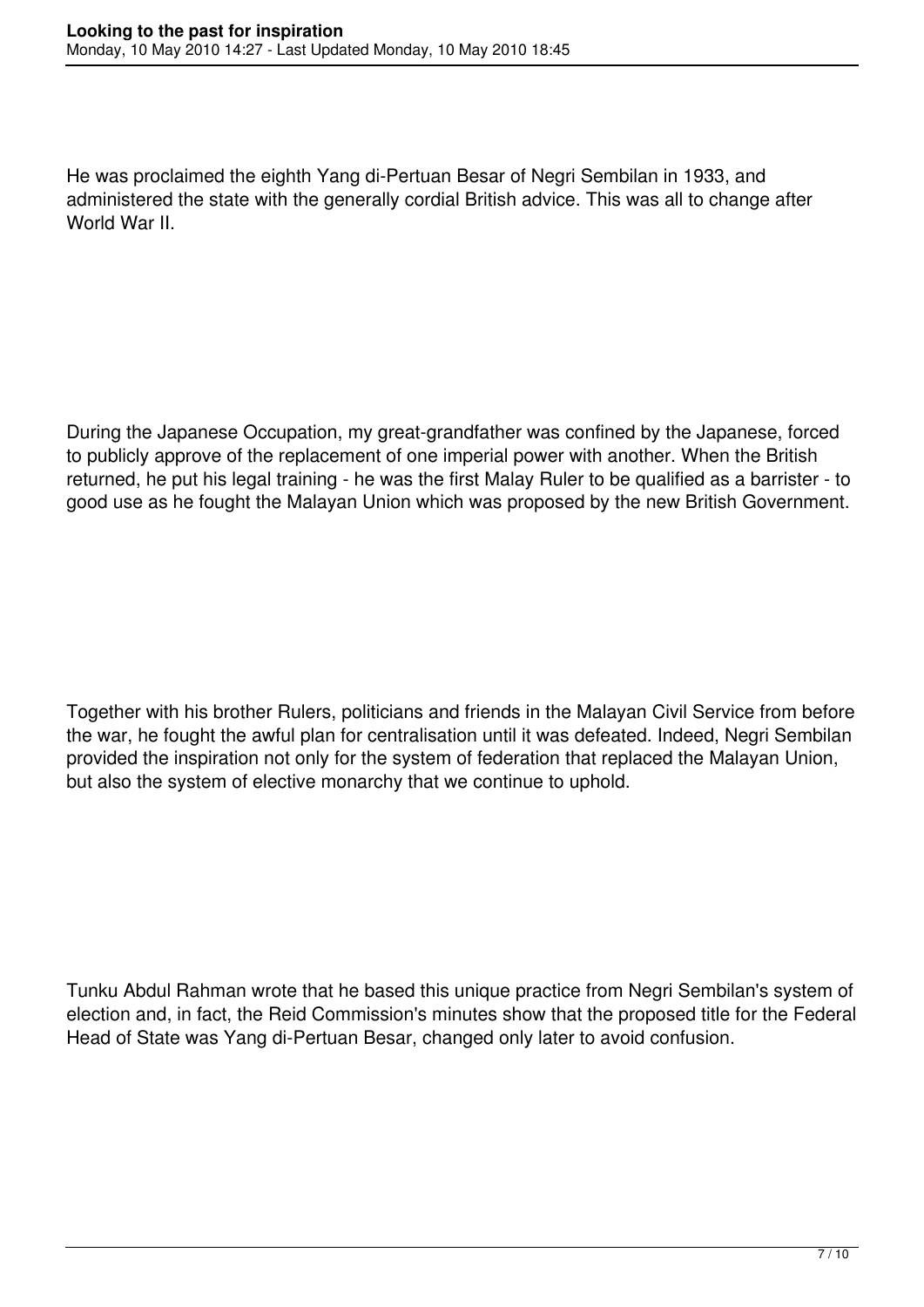During the Emergency, my great-grandfather had a brush with death as communist terrorists attempted to murder him after derailing a train he was travelling in. If only I had the chance to ask him what was going through his mind at this and so many other pivotal points in history which he witnessed first hand.

I was, however, fortunate to know Tuanku Abdul Rahman's wife, the first Raja Permaisuri Agong Tunku Puan Besar Kurshiah. I did not appreciate her stature until her dying days: I remember clearly the doctor at the hospital where she was warded telling me his memories of her as Queen. And only recently did I find out that she was one of the ladies who donated her jewellery to support Tunku Abdul Rahman's mission to London to negotiate for Merdeka.

Thirty years after our great-grandfathers met in London, they shared a podium in the Merdeka Stadium as the first Head of Govern ment read out the Proclamation of Indepen dence which had been endorsed by the first Head of State and his brother Rulers.

If they were alive today, we are sure that they would be surprised and deeply disappointed at how Malaysia is evolving. The language and tenor of politics has changed. Politicians no longer invoke the word "freedom", as citizens endure restrictions in freedom of expression, controls on the media, limitations in peaceful activism and books disappearing from shelves.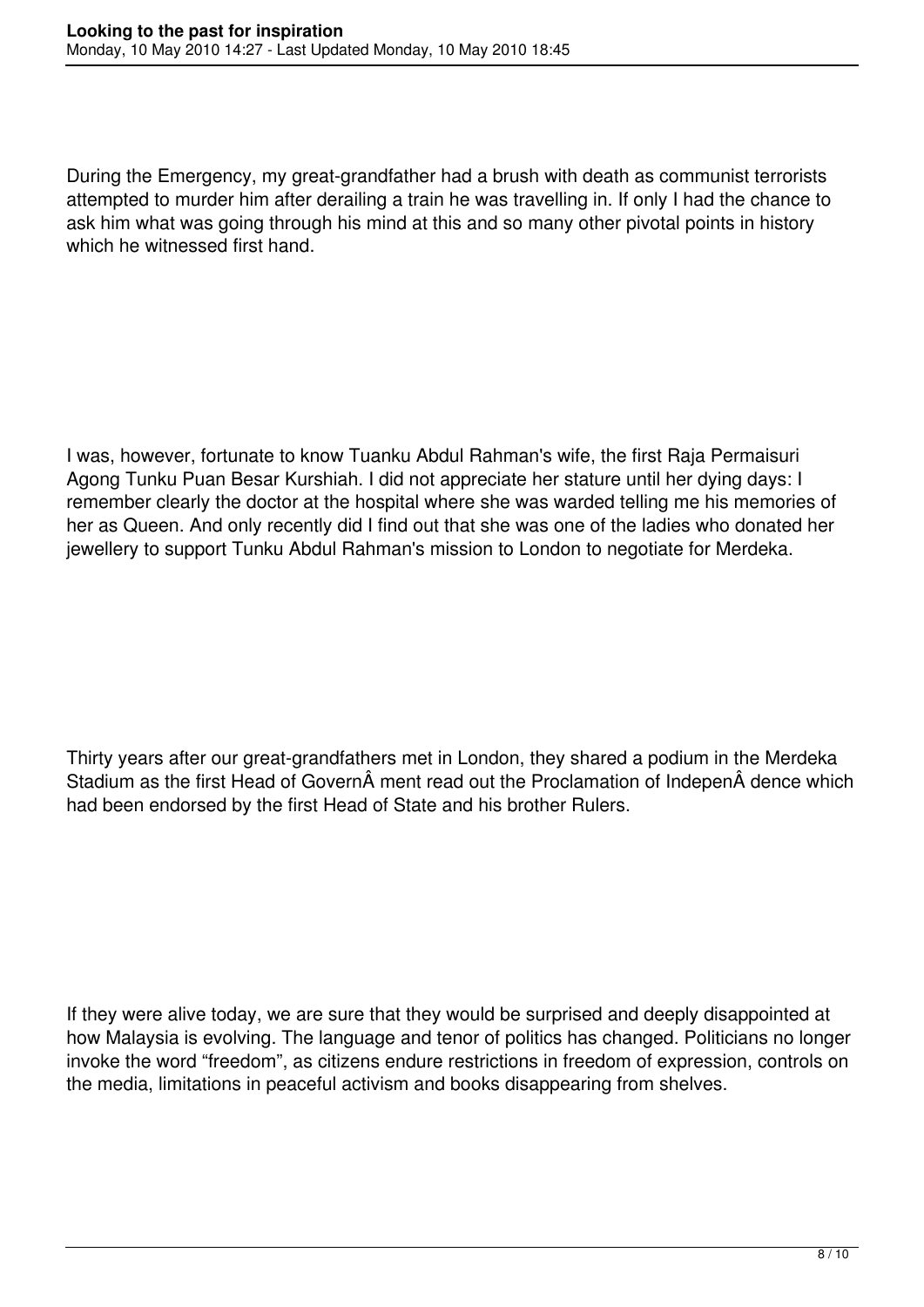The quest for unity is still languishing, 52 years after our ancestors adopted "Unity is Strength" as the federal motto. Optimism has been replaced by a strained hope that things will not degenerate further, as the government of the day battles to liberalise the economy and stem the emigration of increasing numbers of those it designates as "Malay".

Hyperbolic statements of the threat of racial and religious violence have emboldened the exclusivist diatribes of one set of racists and extremists, and the once great institutions of our country have been hijacked, infiltrated and subdued to obey politicians who have achieved their positions through bribery, patronage and intimidation. The few good eggs that have survived the maelstrom are routinely sidelined, co-opted or threatened, even if their names are adorned by prefixes and post-nominals.

## **IDEAS**

IDEAS seeks to reverse this trend, to restore the optimism of our great-grandfathers and above all to bring freedom Merdeka to each and every Malaysian. We have been accused of unrealistic romanticism, striving to recreate a time long gone and irrelevant to today's generation. But if the vision of the future is that of extremists, inspiration from the past is necessary and timely.